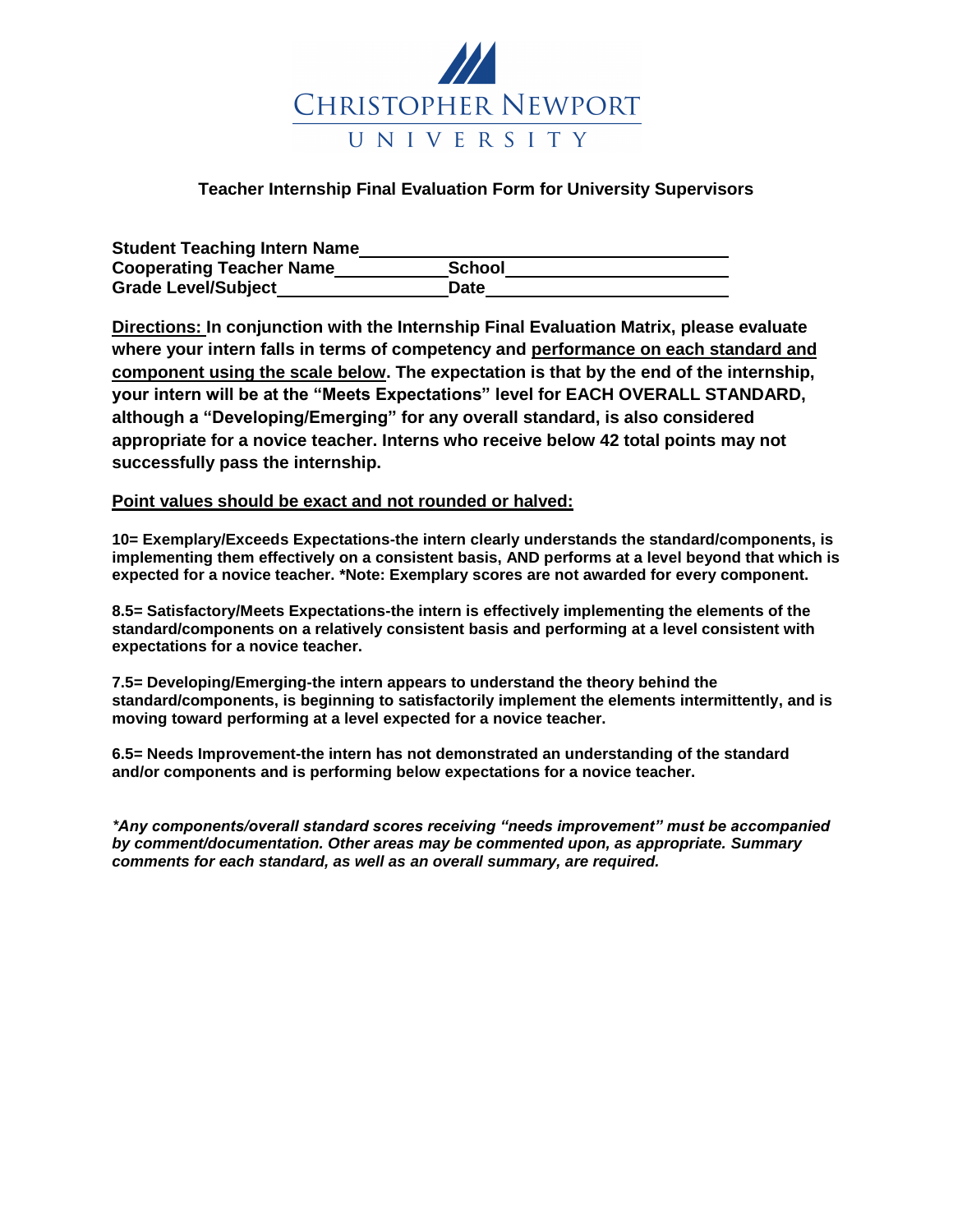**Performance Standard 1. Professional Knowledge** *The teacher demonstrates an understanding of the curriculum, subject content, and the developmental needs of students by providing relevant learning experiences.*

**Overall Rating for this Standard:**

**\_\_\_\_\_\_\_\_Exemplary/Exceeds Expectation (10 pts)**

**\_\_\_\_\_\_\_\_Satisfactory/Meets Expectations (8.5 pts)**

**\_\_\_\_\_\_\_\_Developing/Emerging (7.5 pts)** 

**\_\_\_\_\_\_\_\_Needs Improvement (6.5 pts) Circle Numerical Component Score 1.1 Demonstrates complete and accurate knowledge of subject matter.** 10 8.5 7.5 6.5 **1.2 Demonstrates an understanding of the intellectual, social, emotional, and physical development of the age group.**  10 8.5 7.5 6.5

**Comments for Standard 1:**

| <b>Performance Standard 2. Instructional Planning</b>                                                                              |                 |                        |     |     |
|------------------------------------------------------------------------------------------------------------------------------------|-----------------|------------------------|-----|-----|
| The teacher plans using Virginia Standards of Learning, the division's curriculum, effective                                       |                 |                        |     |     |
| strategies, resources, and data to meet the needs of all students.                                                                 |                 |                        |     |     |
| <b>Overall Rating for this Standard:</b>                                                                                           |                 |                        |     |     |
| <b>Exemplary/Exceeds Expectation (10 pts)</b>                                                                                      |                 |                        |     |     |
| <b>Satisfactory/Meets Expectations (8.5 pts)</b>                                                                                   |                 |                        |     |     |
| Developing/Emerging (7.5 pts)                                                                                                      |                 |                        |     |     |
| Needs Improvement (6.5 pts)                                                                                                        |                 |                        |     |     |
| <b>Component</b>                                                                                                                   |                 | Circle Numerical       |     |     |
|                                                                                                                                    |                 | <b>Component Score</b> |     |     |
| 2.1. Uses student learning data to guide planning.                                                                                 | 10 <sup>°</sup> | 8.5                    | 7.5 | 6.5 |
| 2.2. Develops plans that are clear, logical, sequential, and integrated across the<br>curriculum.                                  | 10              | 8.5                    | 7.5 | 6.5 |
| 2.3. Uses existing materials or creates new materials that are challenging and<br>engaging.                                        | 10 <sup>°</sup> | 8.5                    | 7.5 | 6.5 |
| 2.4. Plans time realistically for pacing, content mastery, and transitions.                                                        | 10              | 8.5                    | 7.5 | 6.5 |
| 2.5. Plans for differentiated and relevant instruction relevant to the students' learning<br>needs, including TAG, ELL, SPED, etc. | 10              | 8.5                    | 7.5 | 6.5 |
| 2.6. Plans lessons that reflect high expectations for all learners.                                                                | 10              | 8.5                    | 7.5 | 6.5 |

**Comments for Standard 2:**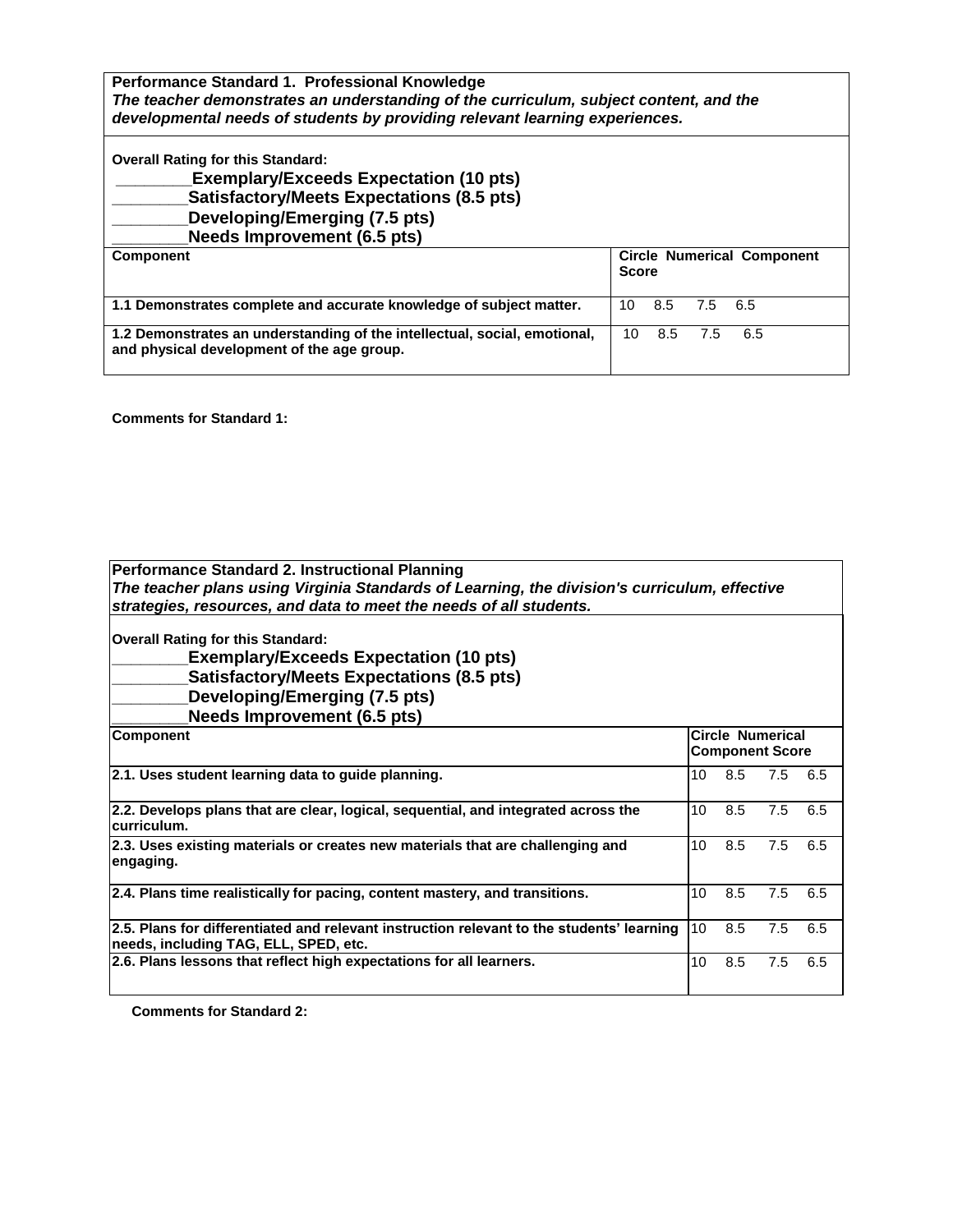| <b>Performance Standard 3. Instructional Delivery</b>                                                                                                                                                                |    |                                            |     |     |
|----------------------------------------------------------------------------------------------------------------------------------------------------------------------------------------------------------------------|----|--------------------------------------------|-----|-----|
| The teacher effectively engages students in learning by using a variety of instructional strategies                                                                                                                  |    |                                            |     |     |
| in order to meet individual needs.                                                                                                                                                                                   |    |                                            |     |     |
| <b>Overall Rating for this Standard:</b><br><b>Exemplary/Exceeds Expectation (10 pts)</b><br><b>Satisfactory/Meets Expectations (8.5 pts)</b><br>Developing/Emerging (7.5 pts)<br><b>Needs Improvement (6.5 pts)</b> |    |                                            |     |     |
| <b>Component</b>                                                                                                                                                                                                     |    | Circle Numerical<br><b>Component Score</b> |     |     |
| 3.1 Provides learning experiences that challenge, motivate, engage and maintain<br>students' attention.                                                                                                              | 10 | 8.5                                        | 7.5 | 6.5 |
| 3.2 Delivers directions, procedures and instructions that are clear, detailed, and<br>accurate.                                                                                                                      | 10 | 8.5                                        | 7.5 | 6.5 |
| 3.3 Makes learning relevant by connecting to students' existing knowledge,<br>skills, and strengths.                                                                                                                 | 10 | 8.5                                        | 7.5 | 6.5 |
| 3.4 Demonstrates the ability to pace instruction appropriately, including<br>introduction, learning activities, and closure.                                                                                         | 10 | 8.5                                        | 7.5 | 6.5 |
| 3.5 Uses instructional technology, materials, and resources to enhance learning                                                                                                                                      | 10 | 8.5                                        | 7.5 | 6.5 |
| 3.6 Delivers lessons that reflect high expectations for all learners.                                                                                                                                                | 10 | 8.5                                        | 7.5 | 6.5 |
| 3.7 Integrates students' use of higher level thinking skills in instruction.                                                                                                                                         | 10 | 8.5                                        | 7.5 | 6.5 |
| 3.8 Monitors and adjusts lessons to meet students' needs.                                                                                                                                                            | 10 | 8.5                                        | 7.5 | 6.5 |
| 3.9 Provides consistent and timely feedback to students.                                                                                                                                                             | 10 | 8.5                                        | 7.5 | 6.5 |
|                                                                                                                                                                                                                      |    |                                            |     |     |

**Comments for Standard 3:**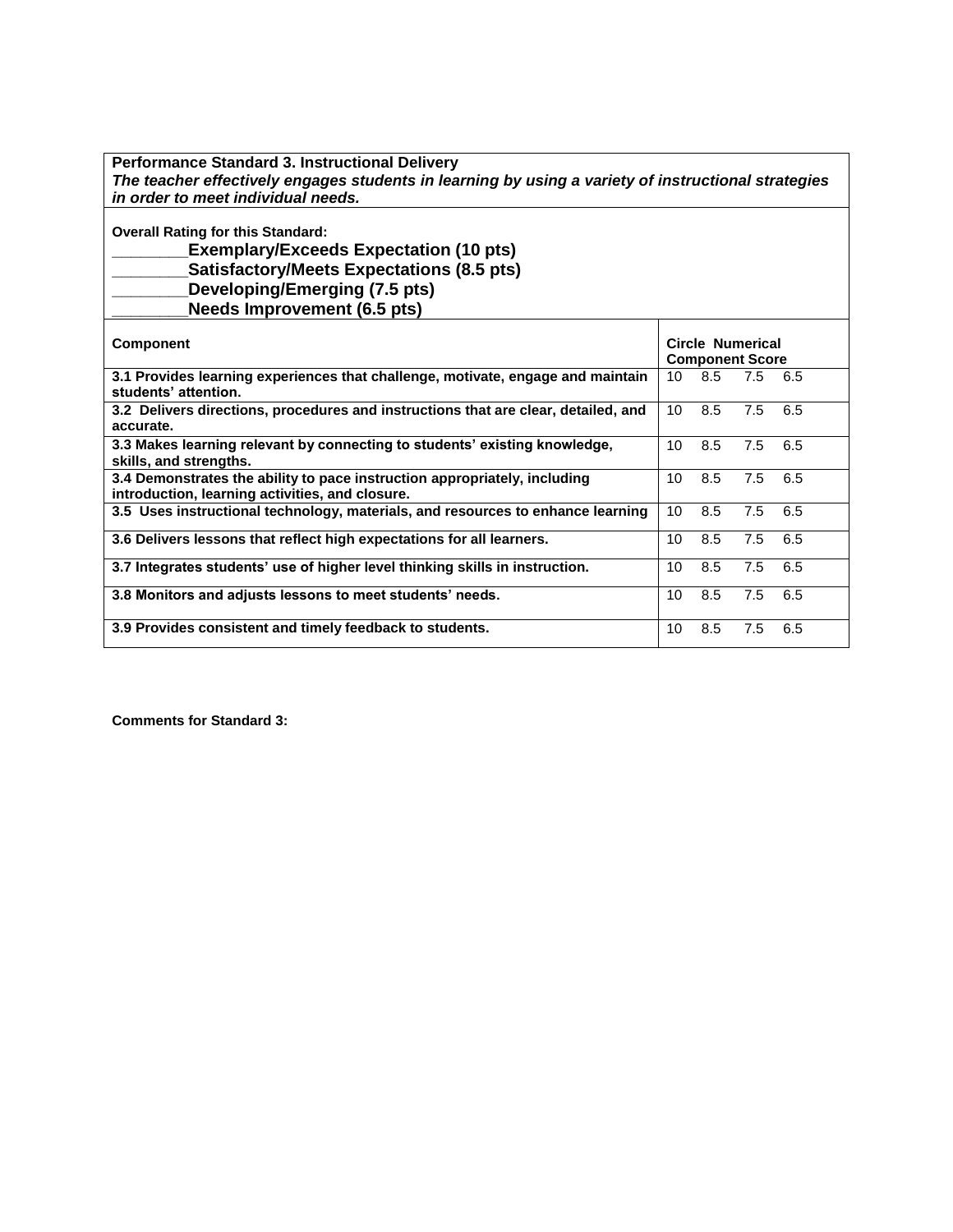#### **Performance Standard 4. Assessment of/for Learning**

*The teacher systematically gathers, analyzes, and uses all relevant data to measure student academic progress, guide instruction and delivery methods, and provide timely feedback to students and families throughout the school year.*

**Overall Rating for this Standard:**

# **\_\_\_\_\_\_\_\_Exemplary/Exceeds Expectation (10 pts) \_\_\_\_\_\_\_\_Satisfactory/Meets Expectations (8.5 pts) \_\_\_\_\_\_\_\_Developing/Emerging (7.5 pts)**

**\_\_\_\_\_\_\_\_Needs Improvement (6.5 pts)**

| <b>Component</b>                                                                                                           |                 | Circle Numerical<br><b>Component Score</b> |         |  |
|----------------------------------------------------------------------------------------------------------------------------|-----------------|--------------------------------------------|---------|--|
| 4.1. Uses assessment data to develop expectations for students, differentiate<br>instruction, and document learning.       | 10              | 8.5                                        | 7.5 6.5 |  |
| 4.2. Uses a variety of formative and summative assessments that are valid and<br>appropriate for the content and students. | 10              | 8.5                                        | 7.5 6.5 |  |
| 4.3 Uses grading practices that reflect mastery of content goals and objectives.                                           | 10 <sup>°</sup> | 8.5                                        | 7.5 6.5 |  |
| 4.4 Provides ongoing, timely, and specific feedback to students on student<br>progress.                                    | 10.             | 8.5 7.5 6.5                                |         |  |
| 4.5 Provides evidence of timely and appropriate intervention strategies for<br>students not making adequate progress       | 10              | 8.5                                        | 7.5 6.5 |  |

**Comments for Standard 4:**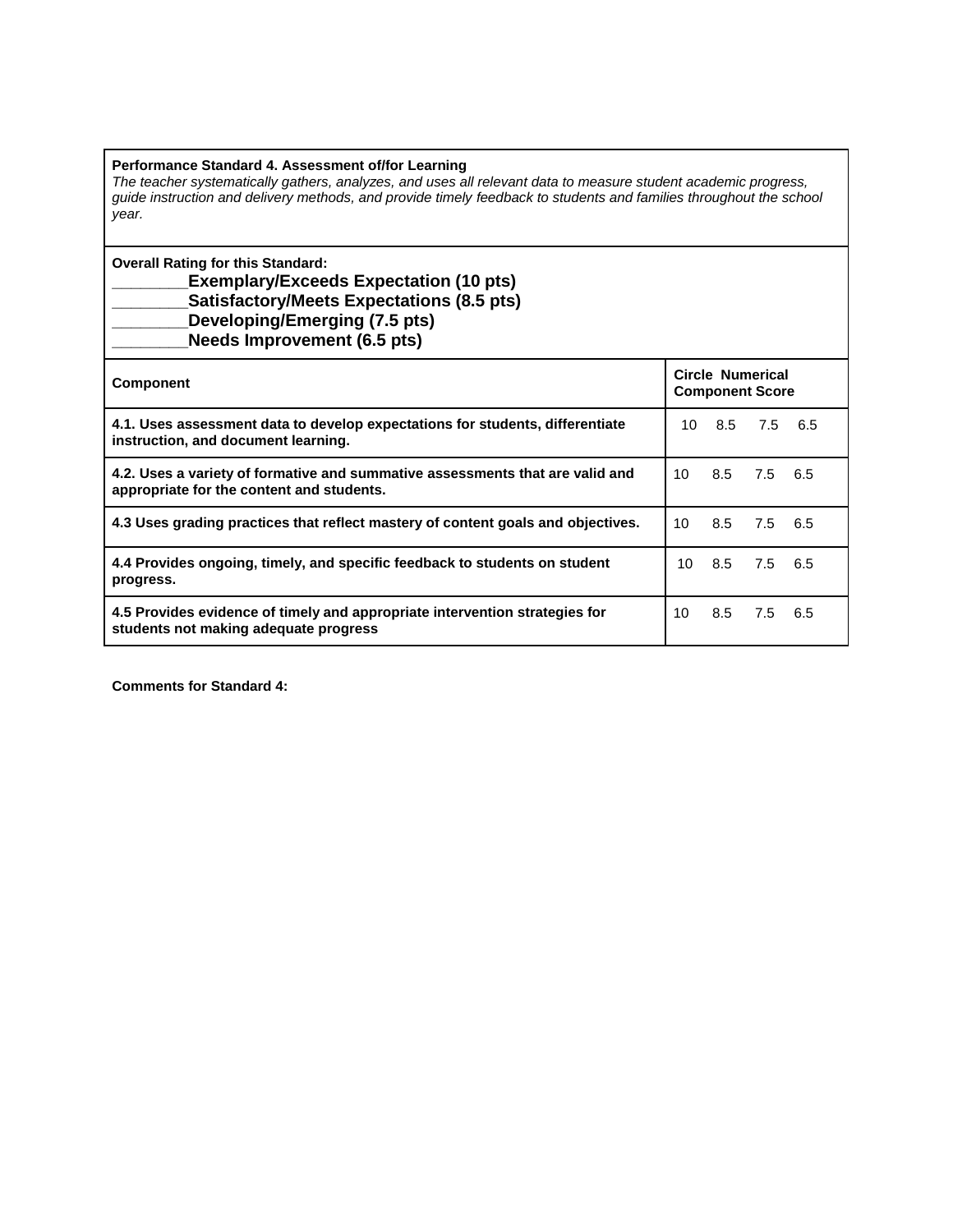**Performance Standard 5. Learning Environment**  *The teacher uses resources, routines and procedures to provide a respectful, positive, safe, studentcentered environment that is conducive to learning.*

**Overall Rating for this Standard:** 

**\_\_\_\_\_\_\_\_Exemplary/Exceeds Expectation (10 pts) \_\_\_\_\_\_\_\_Satisfactory/Meets Expectations (8.5 pts) \_\_\_\_\_\_\_\_Developing/Emerging (7.5 pts)** 

**\_\_\_\_\_\_\_\_Needs Improvement (6.5 pts)**

| <b>Component</b>                                                                                                                                                  |    | Circle Numerical<br><b>Component Score</b> |     |      |  |
|-------------------------------------------------------------------------------------------------------------------------------------------------------------------|----|--------------------------------------------|-----|------|--|
| 5.1 Establishes and maintains relationships with students to promote rapport and<br>engagement, and models courtesy, active listening and enthusiasm for learning | 10 | 8.5                                        | 7.5 | 6.5  |  |
| 5.2 Creates and maintains a physical setting that is appropriate for activities and<br>allows for efficient, safe movement around the classroom.                  | 10 | 8.5                                        | 7.5 | 6.5  |  |
| 5.3 Establishes and maintains clear expectations for classroom rules, routines<br>and procedures involving students as appropriate                                | 10 | 8.5                                        | 7.5 | 6.5  |  |
| 5.4 Creates an atmosphere of respect for individual differences and cultural<br>diversity.                                                                        | 10 | 8.5                                        | 7.5 | -6.5 |  |
| 5.5 Provides opportunities for students to develop self-direction, self-discipline,<br>and conflict resolution skills                                             | 10 | 8.5                                        | 7.5 | 6.5  |  |
| 5.6 Implements a clear cohesive plan for behavior management                                                                                                      | 10 | 8.5                                        | 7.5 | 6.5  |  |

**Comments for Standard 5:**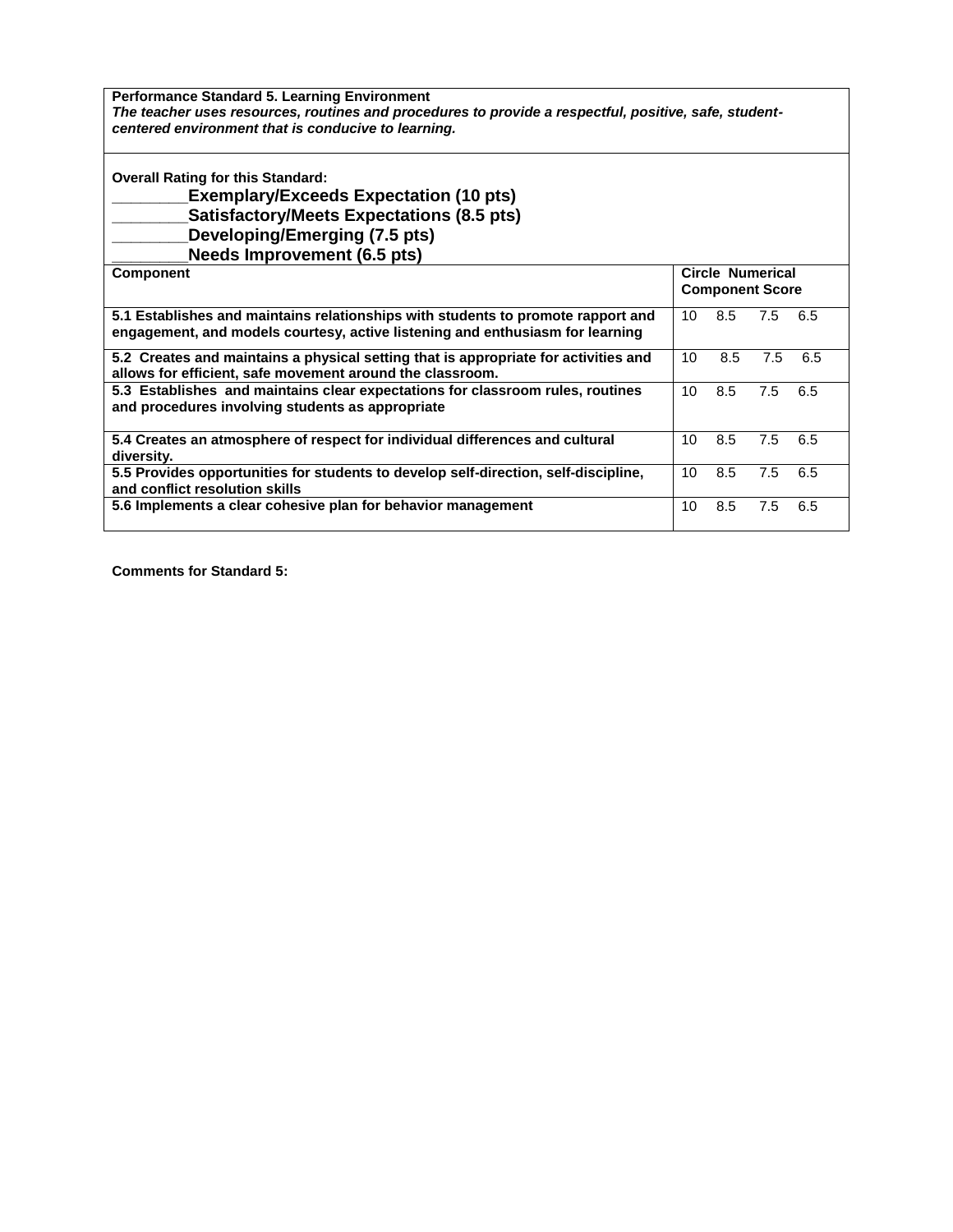| Performance Standard 6. Professionalism<br>The teacher maintains a commitment to professional ethics, communicates effectively, and takes<br>responsibility for participating in professional growth that results in enhanced student learning. |    |     |                                                   |     |
|-------------------------------------------------------------------------------------------------------------------------------------------------------------------------------------------------------------------------------------------------|----|-----|---------------------------------------------------|-----|
| <b>Overall Rating for this Standard:</b><br><b>Exemplary/Exceeds Expectation (10 pts)</b><br><b>Satisfactory/Meets Expectations (8.5 pts)</b><br>Developing/Emerging (7.5 pts)<br><b>Needs Improvement (6.5 pts)</b>                            |    |     |                                                   |     |
| <b>Individual Component</b>                                                                                                                                                                                                                     |    |     | <b>Circle Numerical</b><br><b>Component Score</b> |     |
| 6.1 Completes work in a timely fashion that accurately and thoroughly<br>responds to assignments                                                                                                                                                | 10 | 8.5 | 7.5                                               | 6.5 |
| 6.2 Demonstrates willingness to reflect on personal strengths and<br>weaknesses and seeks opportunities for professional growth.                                                                                                                | 10 | 8.5 | 7.5                                               | 6.5 |
| 6.3 Keeps parents/guardians informed of classroom activities and student<br>progress through ongoing communication.                                                                                                                             | 10 | 8.5 | 7.5                                               | 6.5 |
| 6.4 Collaborates with colleagues and peers to develop skills and<br>incorporate learning into instructional practice.                                                                                                                           | 10 | 8.5 | 7.5                                               | 6.5 |

**Comments for Standard 6:**